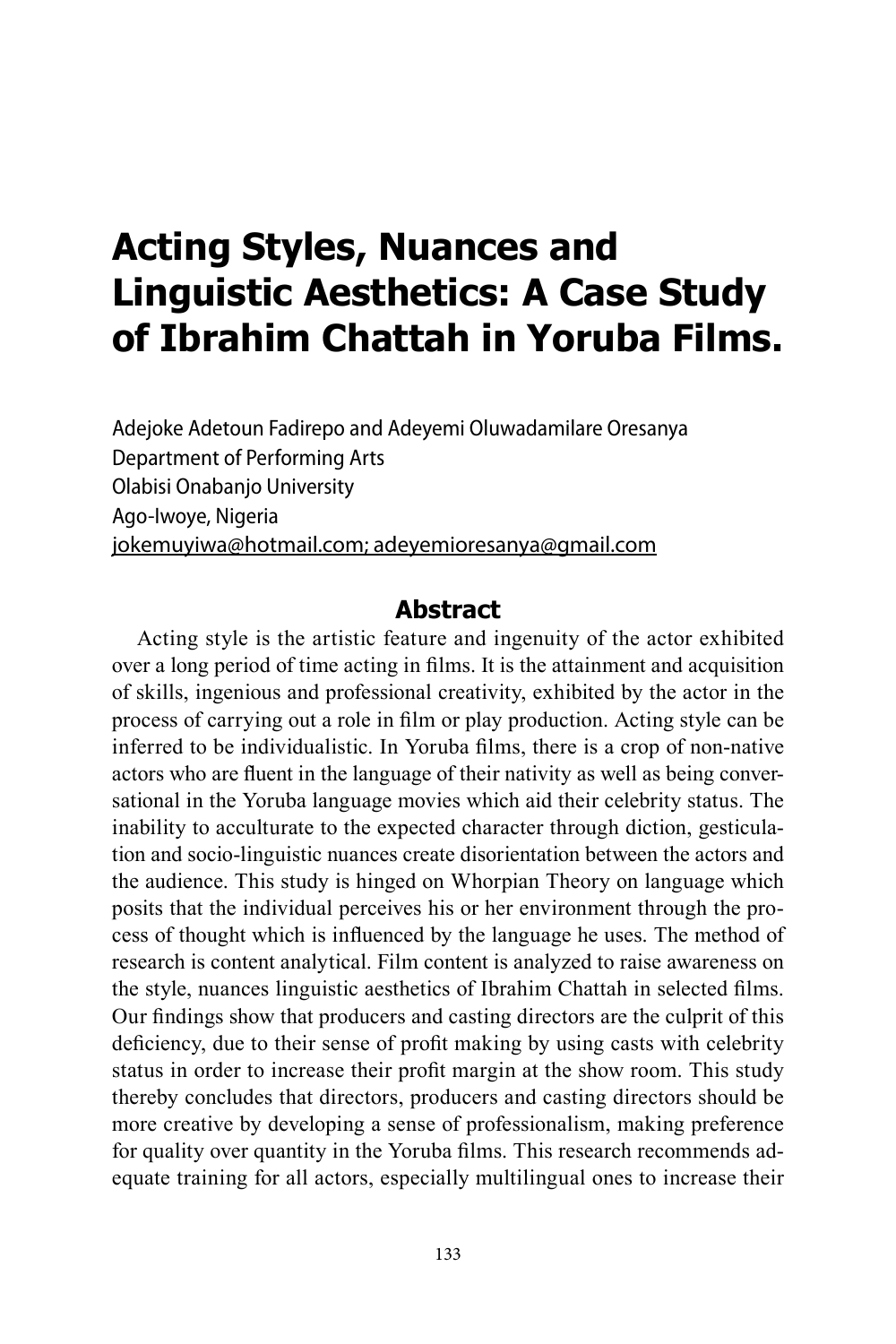versatility, develop skill and technique in order to sustain them and increase their market value in the industry.

**Keywords:** Acting Style, Ibrahim Chatta, Nuances, and Linguistic Aesthetics

# **Introduction**

Acting style has no particular definition, it can be considered a phenomenon in an actor, it can also be deployed to use through intuition and immediate reasoning. The style of an actor in performance can also be described as part of his talent. Talent is a divine gift that can be used in numerous ways positively, but if not developed properly, it becomes a waste of resources. According to Bowskill as noted in Sola Fosudo (2017), "[a]cting and living have much in common". This can be inferred to mean that no matter how much an actor distance himself/herself from a role played in film or on stage, there is still a possibility of an atom of the individual's personality attached to such roles. This is because an actor is first a living soul with emotional attachment before taking up the acting profession. An actor's acting style should not be misconstrued as mere impersonation or pretension but to be seen as a virtuous and committed means to exploit a role effectively and efficiently in order to convince the audience.

For an actor to be known with a definite style, such actor must have been able to master the much need skills and technique through constant practice. Plausibility and impact are the keywords synonymous with acting style; hence style is the learned technique of the actor to make his acting authentic. The actor's ability to synthesize emotion with language and diction of the required period and setting is an indication of his versatility, professionalism and discipline, which are imbibed through training and consistent practice. This was corroborated by Cohen that "the art of acting, it is often maintained, is the actor's ability to essay a wide range of roles of varying ages, historical periods, dramatic characteristics and styles". The underplay of nativity in the Yoruba indigenous setting by non native Yoruba actors is the concern of this study, in as much as they are partly to blame for not been versatile enough to scale through the hurdle of hybridity in dramatic expression, in a profession that is expected to provide sustainability, and the marketers who demand for them because of their celebrity status, the audience is bound to underrate the actor and this also can lead such actor to the poverty margin. For the actor, education is important to scale through this hurdle, as he or she is exposed to the theory and practice, including sustainability to ensure continuous practice. This work exposes the acting styles, nuances and linguistic aesthetics in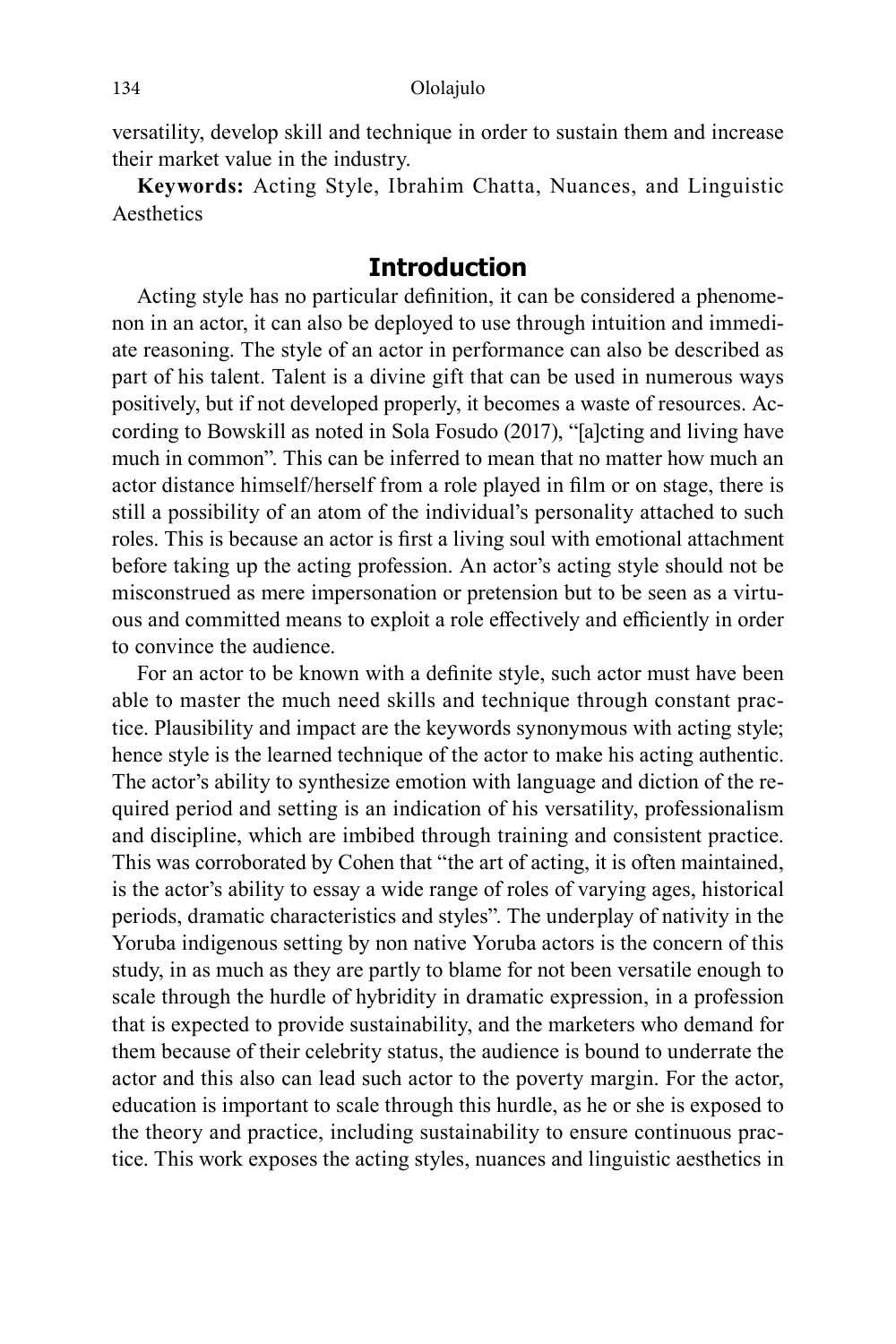Nigeria's Nollywood Yoruba film industry using Ibrahim Chatta as the potential paradigm.

## **Acting Styles through the Ages**

Acting style is the artistic feature and ingenuity of the actor exhibited over a long period of time acting in films. It is the attainment and acquisition of skills, ingenious and professional creativity, exhibited by the actor in the process of carrying out a role in film or play production. Over time acting style becomes the actor's unique way of expressing emotions and generally, easiest means of role playing in films. This however means that concrete knowledge of a role in the play, series or film gives an actor the opportunity to various strategies in achieving the objectives required of the role. "Acting is neither 'being' nor 'feeling', though it may include both: it is a series of appropriate practices or processes in response to a text, or other starting point; it is different masks for different tasks. Harrop (1992) noted that actor's style is what makes possible both permutations upon a role, and the variations of style. Education on style for the actor cannot be overemphasized. A film production requires a dominant character who determines the success of the work of all other production crew. That dominant character is 'The actor'. She/he reflects as all artist do, the values, confidence, nuances and fashions of the society in which they perform. As a dramatic art form, acting through style also reflects changes in the society, moods tastes and clichés. Acting style can be inferred to be individualistic. It is a personal trait, opinionated characteristics and persona developed by an actor to suite a role either on stage or film production.

Classical acting styles was known for their broad gestures and declamatory speeches while Renaissance opted for the "inside out approach" which is a technical and natural flow of speech rendition. The target is on the psychological level of characterization. During the Restoration period, just like the name implies, the classical ideals of broad gesture, declamatory speech was restored. The nineteen century modernist approach to acting tilts towards "excessive emotional display". In the 20<sup>th</sup> century, Constantine Stanislavsky revolutionized acting styles with the merge of the physical and the psychological level of characterization, forging the "inside out" and the "outside in" approach into what he called "a system" instead of a "theory" focusing on actor's working on self and working on the role. Referred to as "the father of modern acting" by various scholars, Brocket noted that Stanislavsky's system gained much acceptance because the method of acting was hinged on realism, which was the bane of artistic consciousness of the modernist dramaturgy.

There are various theories on acting styles, but the forerunner of style is believed to be Constantine Stanislavsky. Other theorists seemingly devised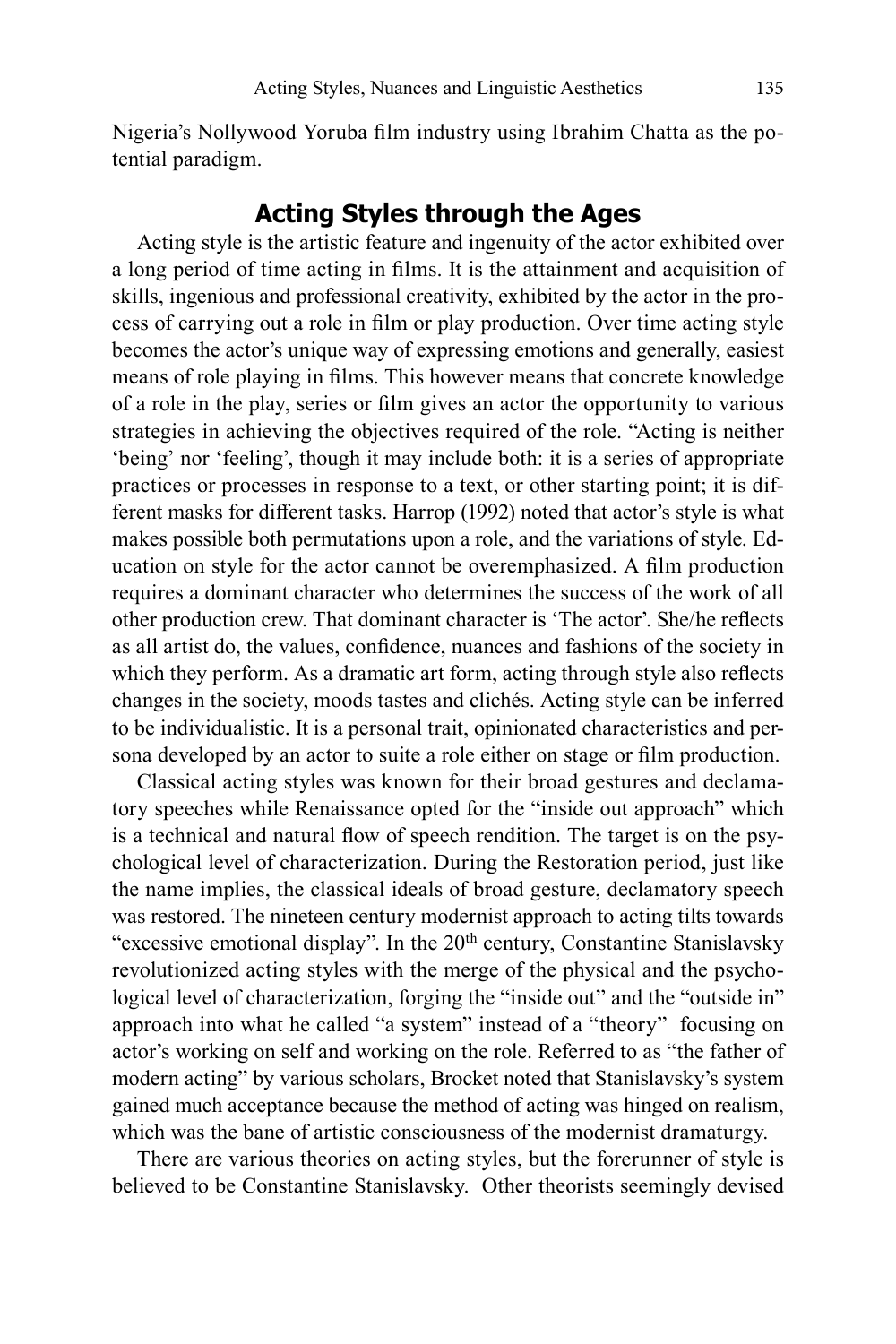their own styles and methods of acting from Stanislavski's theory. One of Stanislavsky's styles is the concept of "Emotional Memory", a technique that stimulates the actor's personal experience, juxtaposes it into the similar emotions as their character. Ademuyiwa (2018) reiterated that "emotional memory is a technique of physicalizing the past emotions of the actor in the circumstances of the character'. Emotional authenticity is the keyword, past emotion is the motivation. Similar technique is created by Lee Strasberg which he names "substitution", a technique that allows the actor to substitute the emotions of the character to a personal experience as the name implies. Stanford Meiner uses "emotional preparedness", using improvisation to bring about realistic emotions. Stella Adler prefers "actor's imagination" to broaden their artistic scope and personal experiences to interpret their character.

Nollywood Yoruba films on the other hand refers to a socio-linguistic and cultural representation of the Yoruba in films of the dramatic expression. Ademuyiwa (2018) described Nollywood as "the face of Nigeria in the eye of the video camera while Adebanjo (2011) noted that Nollywood to be the Nigerian film culture. Acting style in this industry is dependent on the individual actor to execute. Though not theorized but plausible, many actors follow the Stanislavski's "the system" and other theories discussed above. For the film and acting culture in Nollywood, style is also culture bound; it is also anchored on the actor's emotional needs, temperament and the needs of the character in the setting of the play.

Uncontrovertibly, actors, through the art of acting, are prominent and important stakeholders in the business and affairs of showcasing linguistic and cultural identity of a society, through concrete and non-concrete measures, dramatic elements of language, either colloquial or modern, stylistic, theme, characterization, diction, through costume, make up, songs and so on. There are two categories of actors in Nollywood Yoruba, also known as Yoruba actors, or actors who make use of Yoruba as a language of expression. They are the non elite and the elite actors. The non elite are the veterans, who are the diehard professional actors, who started with the late Hubert Ogunde, the theatre icon, considered to be the father of modern contemporary Nigerian theatre. They are the likes of Baba Wande, (Kareem Adepoju), Eda Onile Ola (Lere Paimo), Tubosun Odunsi, (Paadi Mukailu), Baba Sala, Aderupoko, Fokoko, (Oga Bello) Olofa 'na, Gbolagade Akinpelu, Sokoti and a few others. The elite are comprised of the educated actors, who are versed in Yoruba and English language, and who by circumstances have travelled beyond their land of nativity, thereby exposed to other ethnic language and cultural affinities. Some of them are Femi Adebayo, Tope Adebayo, Bolanle Ninalowo, Odun Adekola, Funso Adeolu, Yomi Fash-Lanso, Ibrahim Chattah and a host of others. Unfortunately, most of the elite actors lack the versatility in terms of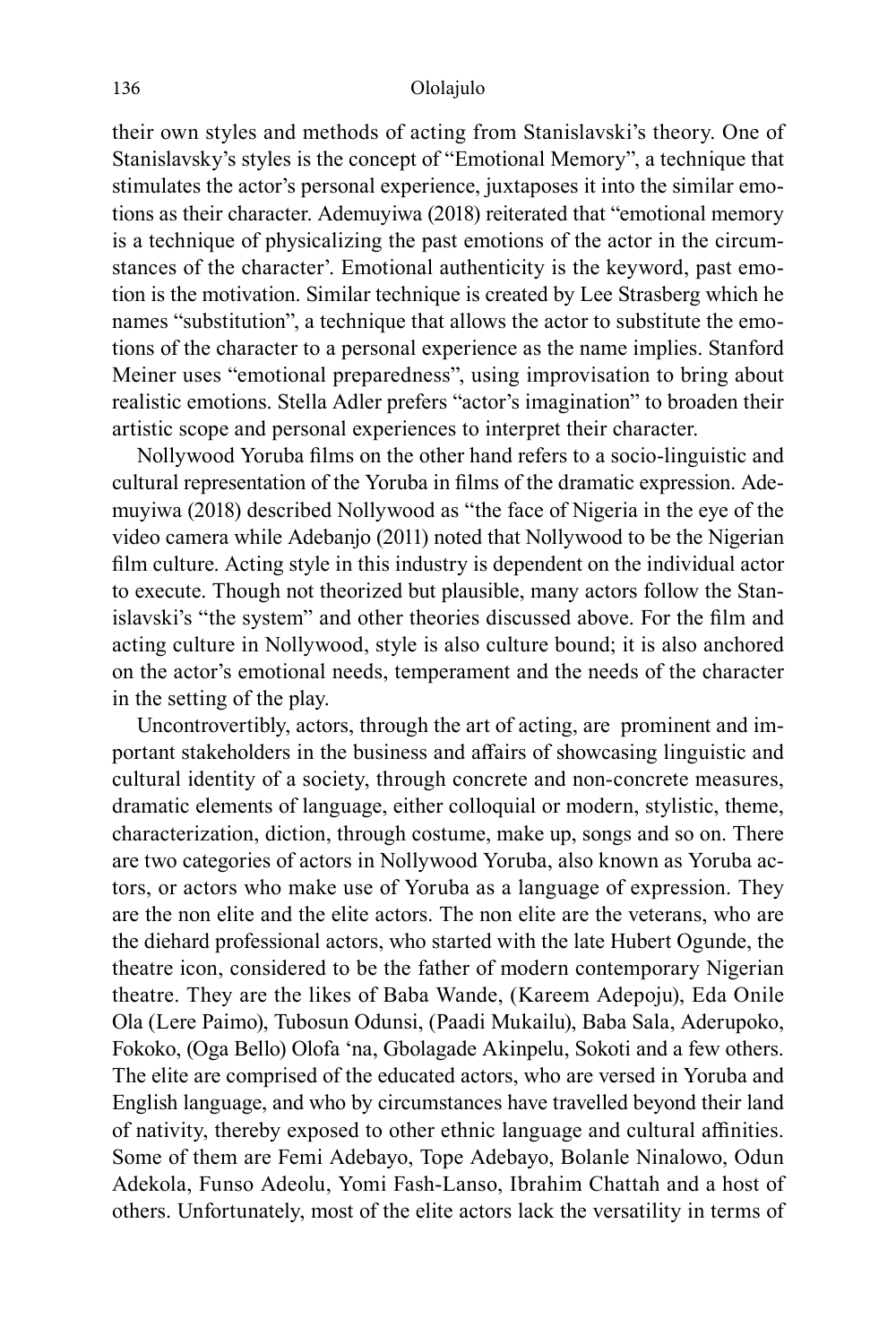language and diction to code switch in between the Yoruba indigenous cultured movie which is the focus of analysis of this study and the modern contemporary drama in terms of diction and characterization.

# **Linguistic Interference**

The obvious problem of the above mentioned elite actors is linguistic interference which is also known as cross linguistic influence in Yoruba cultured films. From Ademuyiwa's (2018) observation, "these actors do not measure up to the level of plausibility due to the socio-linguistic nativity crisis especially in traditional films." Interference occurs when the actor fails to have a native level command of a language as when translating to a second language, hence in perceiving and performing, old habits tend to intrude and interfere.

### **Language, Acting and Communication.**

Language is a vital expression of culture and identity. Nollywood Yoruba is a face of the Yoruba culture, language and philosophy to process and express thought and ideals of the past, the present and the future. This is succinctly expressed by Ademuyiwa (2018) thus "Language is a means of communication and its function to the expression of culture is invaluable as it is an essential part of culture to communicate values, beliefs and customs, it has an important social function and also fosters feelings of group identity and solidarity". From the above articulation on language, it is important to know that the success of believable acting either on stage, screen and radio is holistically anchored on language and speech in the required language for effective communication. Failure in communication leads to defective acting and sustainability in the career.

From observation, non Yoruba native actors are obviously defective in their Yoruba diction, leading to defective characterization, due to the problem of their own language of nativity, which interferes in the additive meaning construed to certain words in Yoruba language. Language has a strong bearing with nativity; hence the role-play of nativity is the gamble of characterization. Ademuyiwa (2018) noted that "A defective characterization disorientates the viewer and this result in the actor losing credibility and aesthetic value, a non-Yoruba native actor who is cast in a Yoruba traditional role may be defective in his expression since he is not learned in the indigenous or colloquial native language."

The Whorpian hypothesis on language: Lee Whorf opines that the individual perception of his environment is determined by the thought process which ultimately is influenced by the language he uses. Whorf explains further that there is connectivity between how different cultures perceive their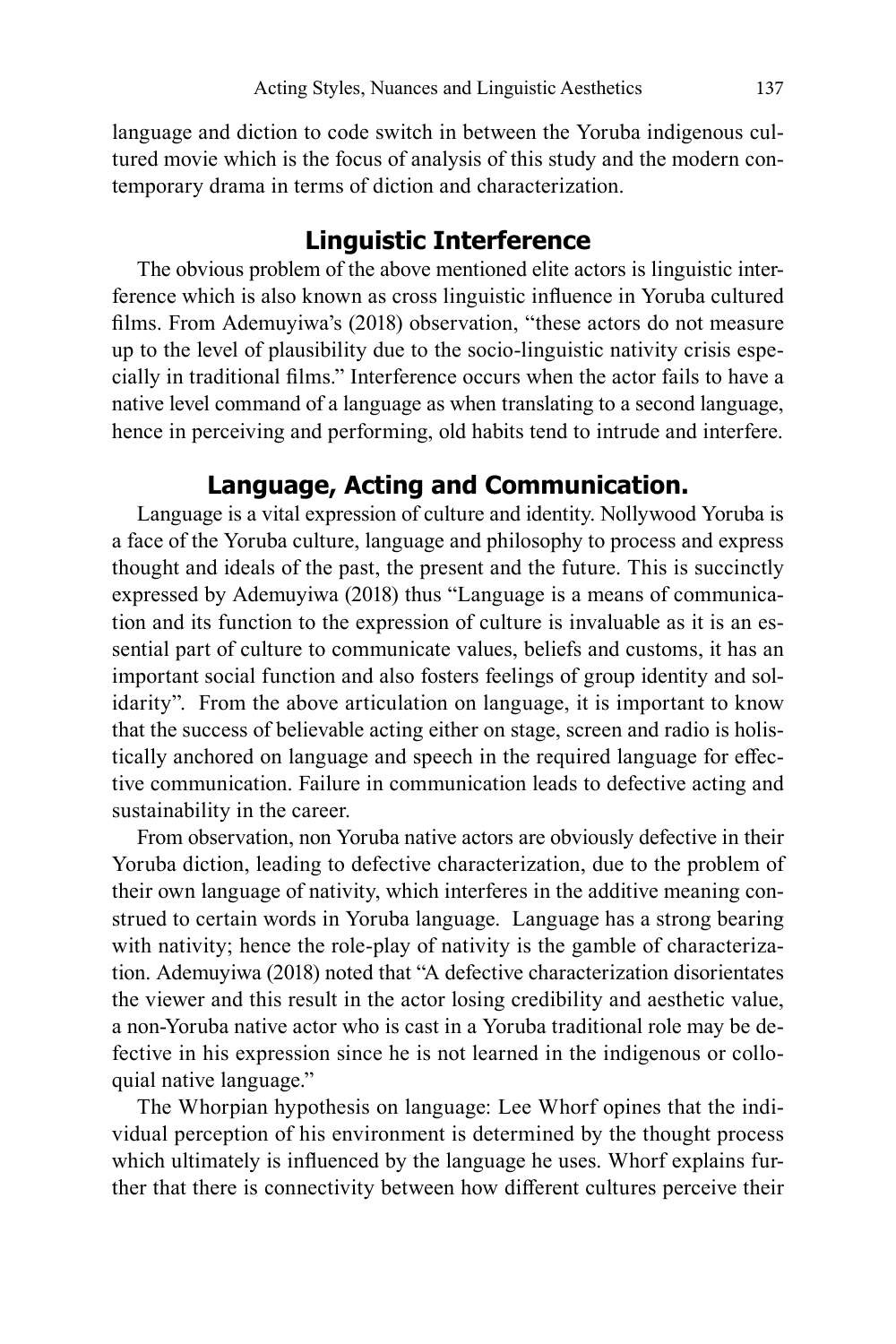world and the way language is used. (Young 1998). This is evident in the act of these actors whose language of nativity intercept and corrodes the linguistic interpretation of their roles.

### **Acting Style of Ibrahim Chattah**

Ibrahim Chattah is one of the fast rising actors in the Nollywood Yoruba, this versatile actor has gone a long way to create a niche for excellence in the art of role play. Ibrahim Chattah cannot be labeled elite in the real sense of the word as he confessed that he did not complete his secondary school education, but his achievement drives home the point that education is not limited to the four walls of a classroom. His skill of role interpretation among his peers is almost unequalled. He is endowed with almost everything an actor needs: confidence, boldness, concentration, technique, body memory, sharp usage of his five senses, above all, humility.

 In a short interview with this researcher, Chattah reveals that he was born of a Tapa father, and a Yoruba mother. Nupe is a tribe in Kwara state of Nigeria and the language is Tapa. He claims Yoruba as his first language, Tapa as his native but second language. This is due to the fact that he was born in Bacita, a commercial center in Nupeland, and a notable sugar production factory town in Kwara state. Bacita was founded and consolidated by several ethnic groups namely Yoruba, Tiv, Ibo, Hausa, Igbira including Fulani traders mainly because of its economic viability. He bears the name of his home town, Chattah, also situated in Etu local government area and a minority group in Lafiaji, also in Nupeland, Kwara state. The multiplicity of language in Bacita made it a centre of attraction for the earlier theatre practitioners to travel there for performances especially for the Yoruba audience. Chattah was inspired by the likes of Ray Eyiwunmi, a notable member of Duro Ladipo travelling theatre in the 70s and 80s, and whom he regarded as a role model in the skill of role interpretation, traditional chants, praise songs, incantations and Bata drums. Another major influence was his mother's *egúngún* lineage from Modakeke town in Osun state of Nigeria. The masquerades dance with the *bàtá* drums and chants accompaniment were forces of inspiration, hence his near perfect skill of role interpretation in the indigenized Yoruba movies. This prolific actor can interpreted both modern and cultural movies plausibly.

Some of his movies include: *Àdìgún Olóríodò, Aṣọ Oge, Àkàlàmàgbò, Ìyàwó Adédigba* to mention but a few. When asked about his theatre training, Chattah reveals that he did not train under anybody neither did he attend any theatre or film school. As a lover of dramatic arts, he is passionate about acting in films. He is also very observant and informally studious, even though he subscribes to training and skill acquisition for creativity and excellence.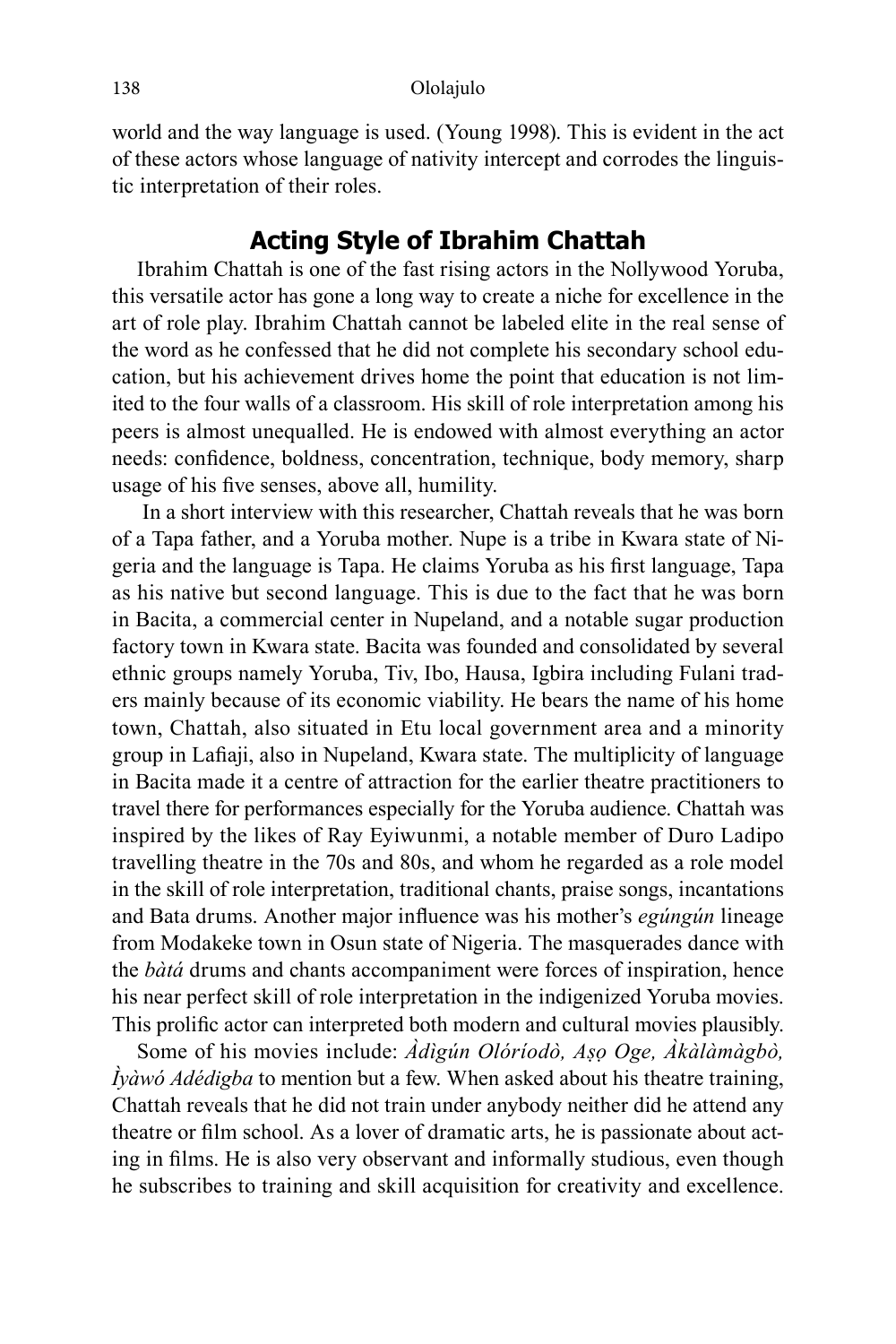He also studied some international actors, some of which are Nel Gibson, Idris Elba, Russel Crow, Nicholas Cage, and Al Pacino. He also loves Amitab Bachchan, Shirak Khan, and Hrithic Roshan.

# **The Film Àkàlàmàgbò**

The film centers on the Yoruba ancient fable which depicts a sensible side to magnanimity. The Horn bird àkàlàmàgbò is believed to develop a protuberance on its neck due to kindness shown to rescue a snake from its pursuers. A hunter swallows the snake, when the coast becomes clear, the snake refuses to be emitted from the hunter's stomach, and instead it fancies the hunter's internal organs other than the food it scavenges in the bush. The hornbill attempts to draw the snake from the hunter's stomach, but out of frustration, as the hornbill's beak draws the snake out, the hunter gives a punch to the neck of the hornbill in order to hasten the emission of the snake, hence the hornbill develops a protuberance. The ancient fable is characterized into the story of the film. The demise of kings of a community shortly after coronation necessitates a community to invite a particular dynasty, chosen by the oracle to cast off this spell. Ably represented by Adetoyese and his junior brother, Oyediran. The senior brother affectionately concurs to the choice of his junior brother to be king so as to be able to run around for him in case of trouble. The junior brother becomes power drunk and in order to punish his cousin, Adetoyese's only child, Oyediran orders him to be beheaded, and this leads to a can of worms.

# **Characterization and Linguistic Aesthetics by Ibrahim Chattah**

Unlike few other actors in Yoruba cultured movies, whose language of nativity differs from the expected Yoruba colloquial diction, Chattah's style of cultural and linguistic interpretation as King Oyediran in the film, àkàlàmàgbò is exemplary. Being a man from Nupe land, even though Yoruba is his first language, he is not only conversational in the dialect; he is also deeply rooted in the colloquial diction and clichés. It is worthy of note that Chattah speaks Yoruba, Tapa and English language fluently and not conversationally. Despite his multi-linguistic talent, he displays no traceable accent of other languages in his Yoruba diction. This epic achievement is possible because of his background, his involvement in his maternal lineage, the *bata* drums, his passion, and his resilience. Despite his minimum education, his perseverance as an actor, his studious nature, all these enable him to rise to stardom, having developed his skill and style of role interpretation by self effort, and observation of other local and international actors.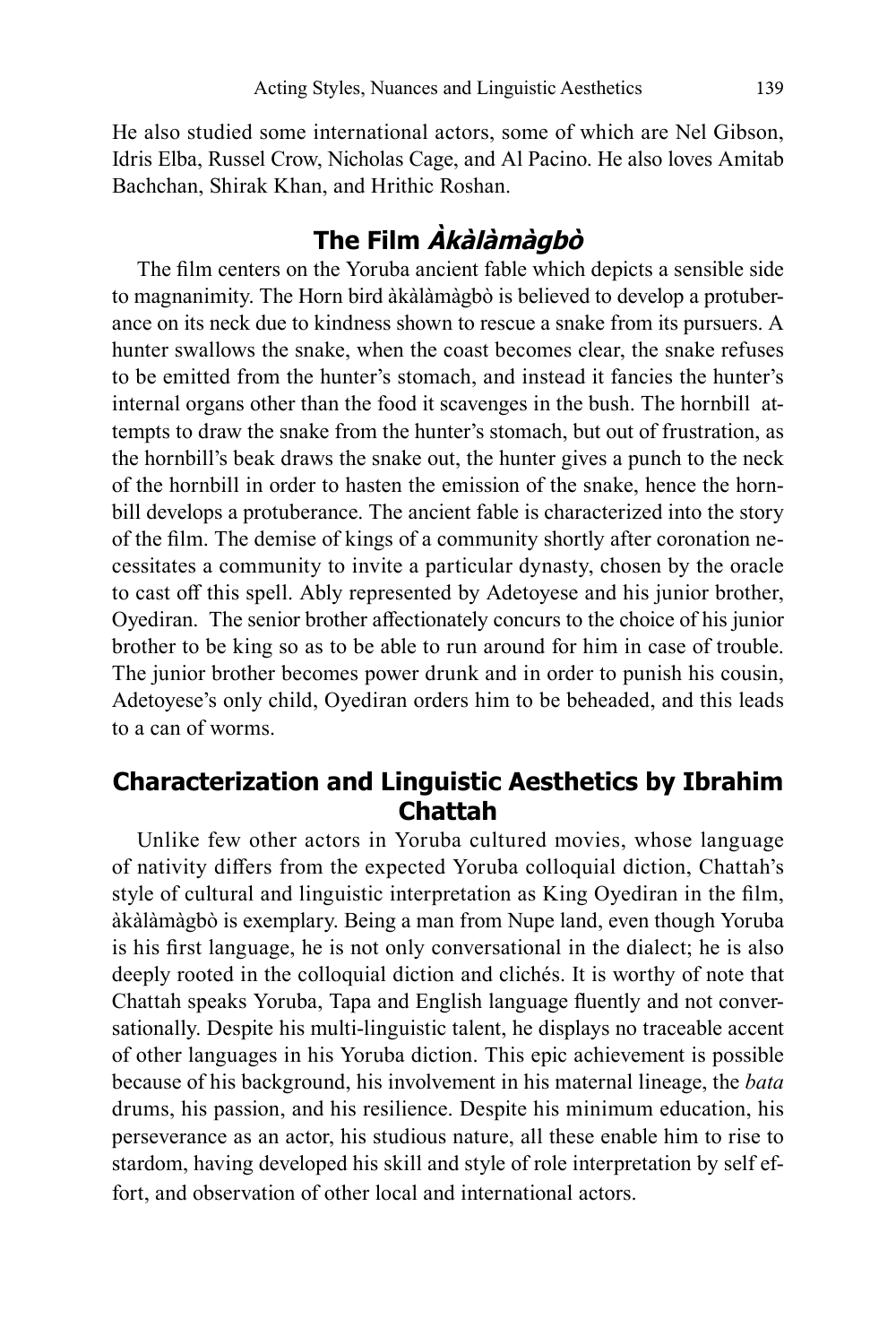#### 140 Ololajulo

#### **Conclusion**

Multilingual actors in Nollywood Yoruba, either elitist or none, have a problem with cultural and linguistic interpretation of roles in Yoruba indigenous films. This is evident in their roles which makes their acting defective due to linguistic interference from their language of nativity. This interference consequently inhibits their flow of language delivery, nuances and mood. The Whorpian hypothesis observes that the individual perception of his world is reflective in the use of language, hence polyglots' actors can be limited in the socio-linguistic representation of their role which demands a deep rooted indigenous characterization, diction and language. This inability to acculturate becomes an obstacle to creativity. Ibrahim Chattah may not be able to communicate his acting style, but in the real sense, watching him perform, one is likely to be awe struck as he combines all styles: Stanislavski's "the system", Lee Strasberg "substitution", Stela Adler's "emotional preparedness". His eclectic acting style has over the years singled him out as a very good and versatile actor, who can act any role, near perfectly and professionally.

Actors are story tellers who must be ready to learn, imbibe and be acquainted with skills and technique for sustainability. This can be possible through training, rehearsals and experimentation in performances. Producers and casting directors need to think beyond the profit margin by casting actors who they believe are sell points in the cinema. There are critical and uncritical audience who cannot trade quantity with quality films and who demand for money's worth. Creativity should not be compromised.

#### **Bibliography**

- Ademuyiwa, A. Underplaying the Native: A study of Personal Styles, Nuances of Polyglot Actors In Yoruba Nollywood Films (Unpublished Ph.D. Thesis) 35 (2018).
- Adebanjo, N. *Cultural Studies: Theories, Concept and Practice*. Yerima & Obafemi (eds). National Institute, Kuru, Plateau State, Nigeria, 173 (2011).

Brocket, O. *History of the Theatre:* Allynand Bacon, 421 (1999).

- Cohen, R. *Acting Professionally: Raw Facts about careers in Acting.* Mayfield Publishing Company. University of California, Irvine, 17 (1981).
- Fosudo, S. The Art of Acting: The Necessity of Training for Technique. Ilorin: The Department Of Performing. *African Theatre: Studies in Theory and Criticism*. Kofoworola, Zikky et al. 254(2017)
- Harrop, J. *Acting: The dynamics of acting: style*. London: Routledge, 73 (1992).